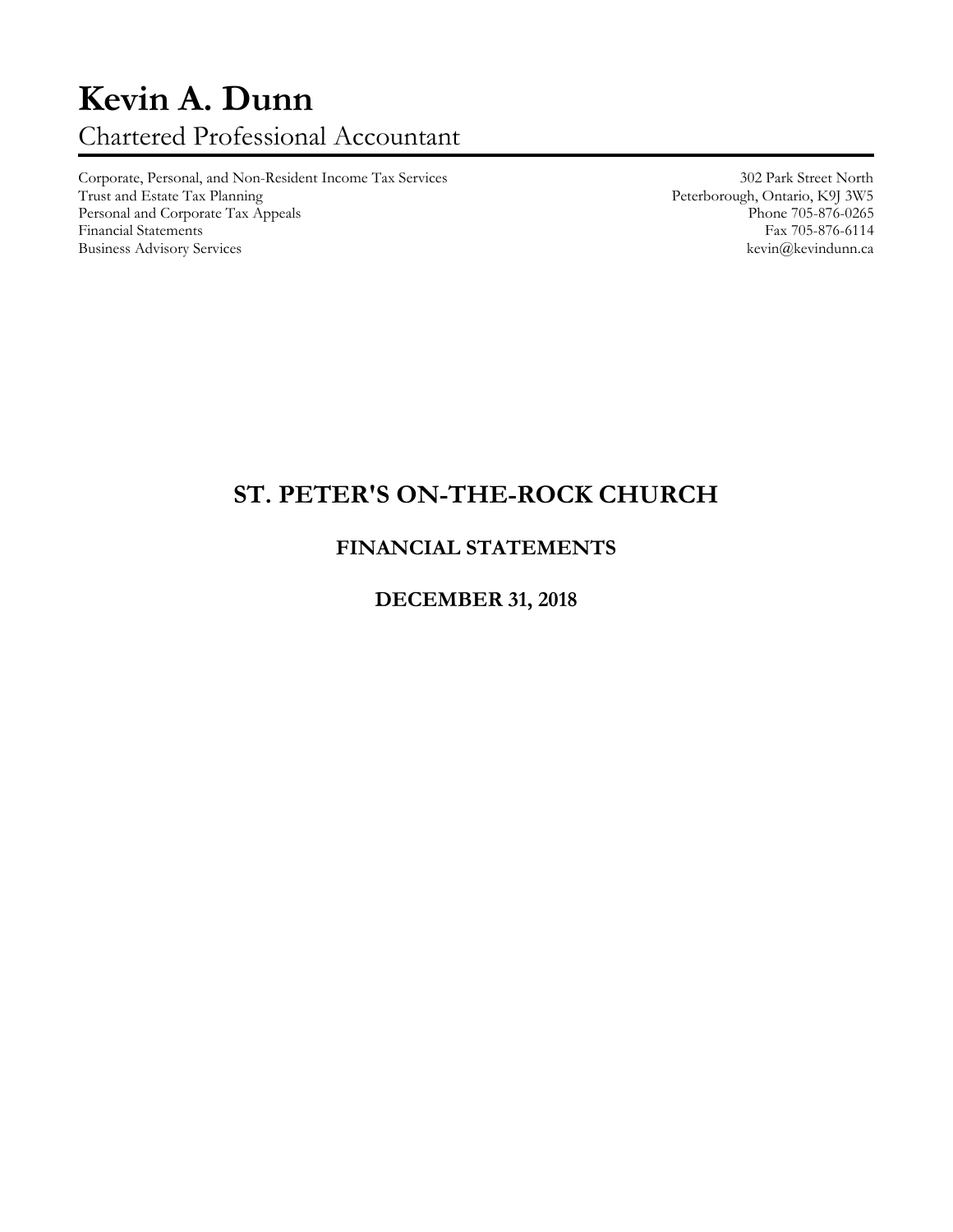# **Kevin A. Dunn Chartered Professional Accountant**

Corporate, Personal, and Non-Resident Income Tax Services 302 Park Street North Trust and Estate Tax Planning Trust and Estate Tax Planning Peterborough, Ontario, K9J 3W5 Personal and Corporate Tax Appeals **Phone 705-876-0265** Phone 705-876-0265 Financial Statements Fax 705-876-6114 Business Advisory Services and the service of the service of the service of the service of the service of the service of the service of the service of the service of the service of the service of the service of the service

## **Notice To Reader**

Based on the information provided by management, I have compiled the statement of financial position of St. Peter's On-The-Rock Church as at December 31, 2018 and the statement of operations and changes in net assets for the year then ended.

I have not performed an audit or a review engagement in respect of these financial statements and, accordingly, I express no assurance thereon.

Readers are cautioned that these statements may not be appropriate for their purposes.

July 4, 2019 Kevin A Dunn, CPA, CA Peterborough, Ontario Chartered Professional Accountant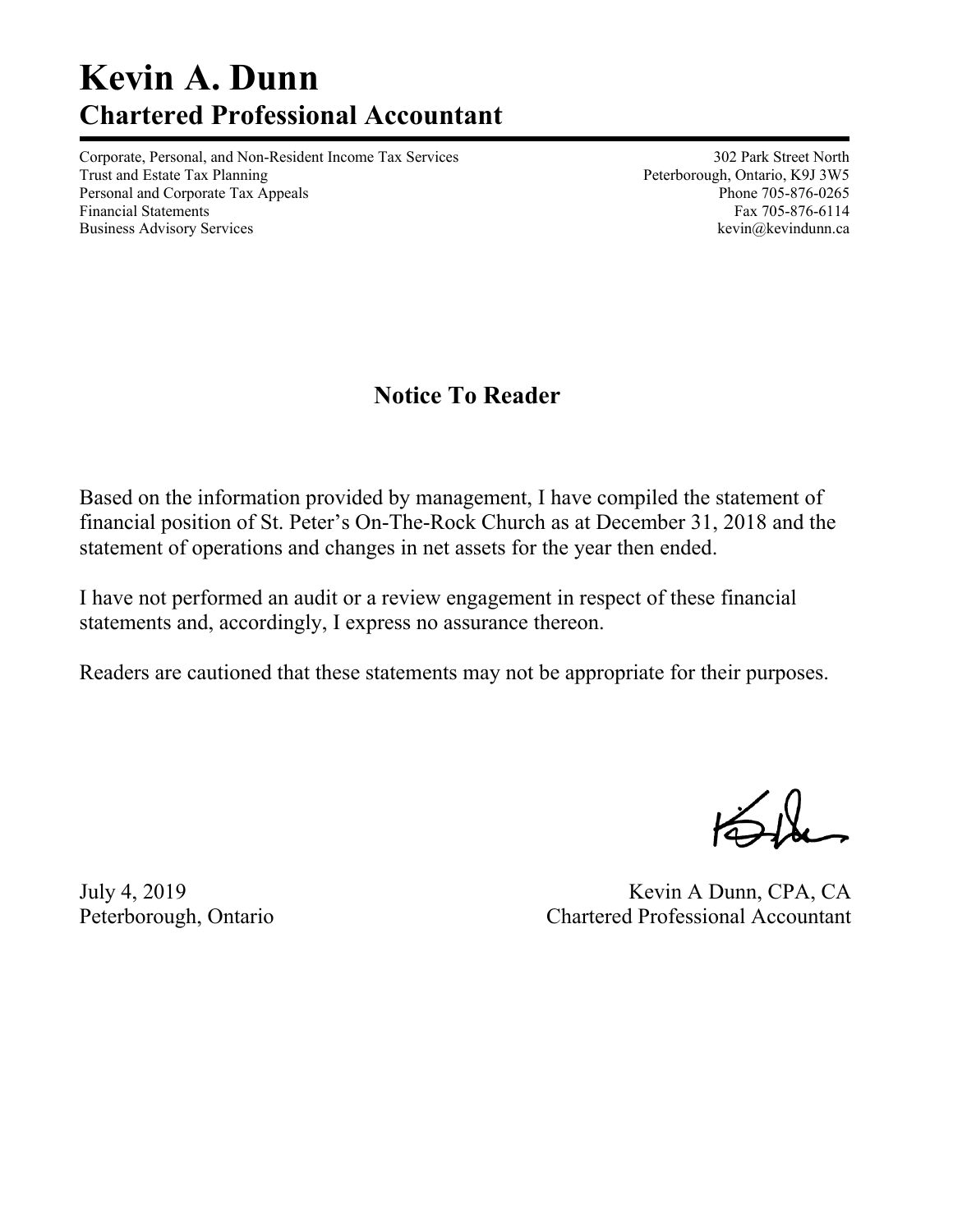### **ST. PETER'S ON‐THE‐ROCK CHURCH Statement of Financial Position December 31, 2018**

|                      | 2018    | 2017   |
|----------------------|---------|--------|
| <b>ASSETS</b>        |         |        |
| Cash and investments | 125,200 | 94,666 |
| Accounts receivable  | 4,490   | 2,889  |
|                      | 129,690 | 97,555 |
|                      |         |        |
| <b>NET ASSETS</b>    |         |        |
| Operating fund       | 13,552  | 17,452 |
| Capital fund         | 22,399  | 54,332 |
| Endowment fund       | 70,016  |        |
| Memorial fund        | 8,863   | 10,962 |
| Music fund           | 14,860  | 14,809 |
|                      | 129,690 | 97,555 |

## **Prepared Without Audit See Notice To Reader**

*Kevin A Dunn Chartered Professional Accountant*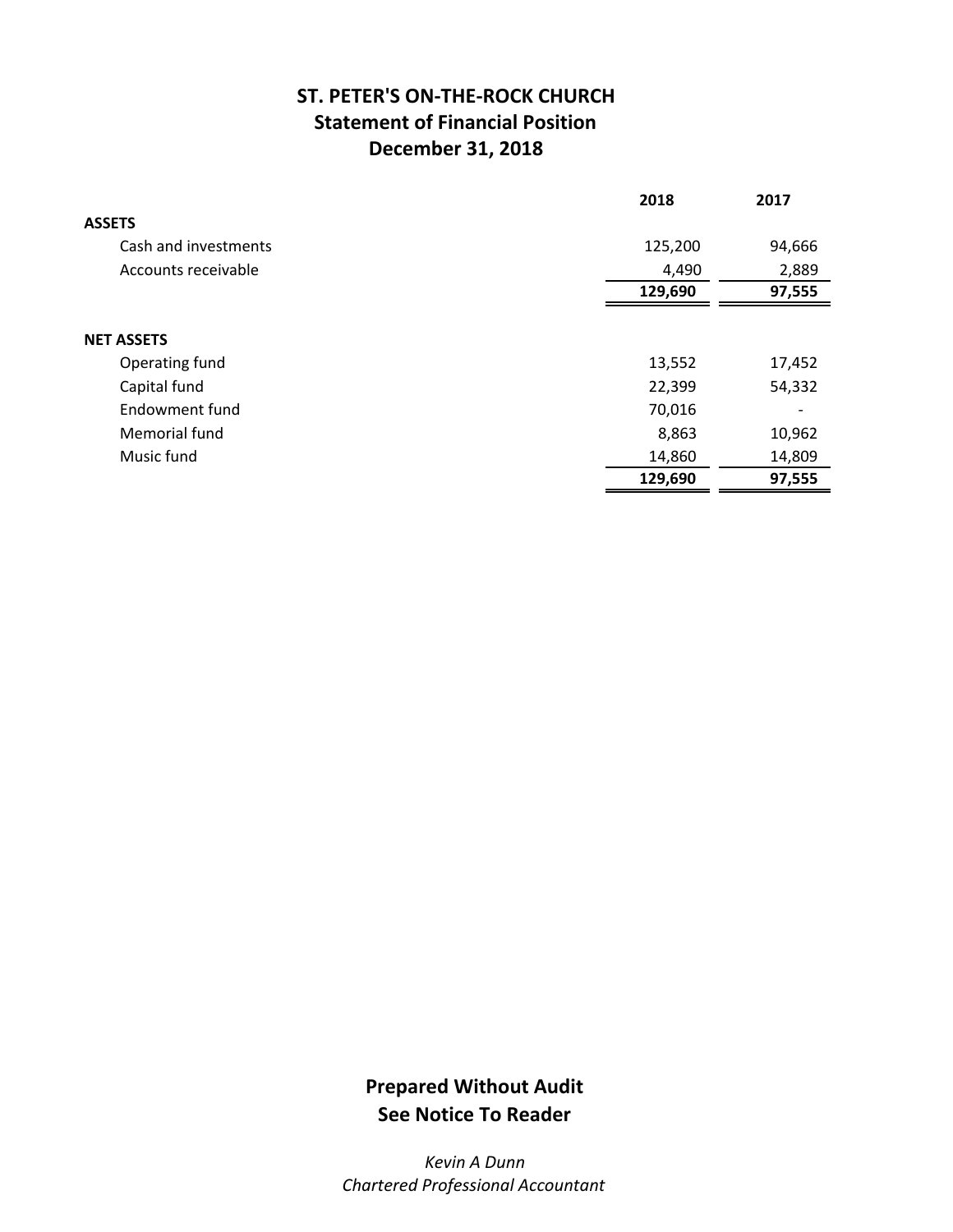#### **ST. PETER'S ON‐THE‐ROCK CHURCH Statement of Changes in Net Assets For the year ended December 31, 2018**

|                                                                | <b>General Fund</b> | <b>Capital Fund</b> | <b>Memorial Fund</b> | Endowment<br>Fund | <b>Music Fund</b> | <b>Total</b> | 2017   |
|----------------------------------------------------------------|---------------------|---------------------|----------------------|-------------------|-------------------|--------------|--------|
| Opening fund balances                                          | 16,958              | 54,332              | 11,456               |                   | 14,809            | 97,555       | 62,163 |
| Net income for the year                                        | 15,620              | 3,300               | (1,619)              | 20,016            | 51                | 37,368       | 22,644 |
| Capital expenditures<br>- refridgerators, electrical, upgrades |                     | (5, 233)            |                      |                   |                   | (5,233)      |        |
| Inter-fund transfers                                           | (19,026)            | (30,000)            | (974)                | 50,000            |                   |              |        |
| Closing fund balances                                          | 13,552              | 22,399              | 8,863                | 70,016            | 14,860            | 129,690      | 84,807 |

#### **Prepared Without Audit See Notice To Reader**

*Kevin A Dunn Chartered Professional Accountant*